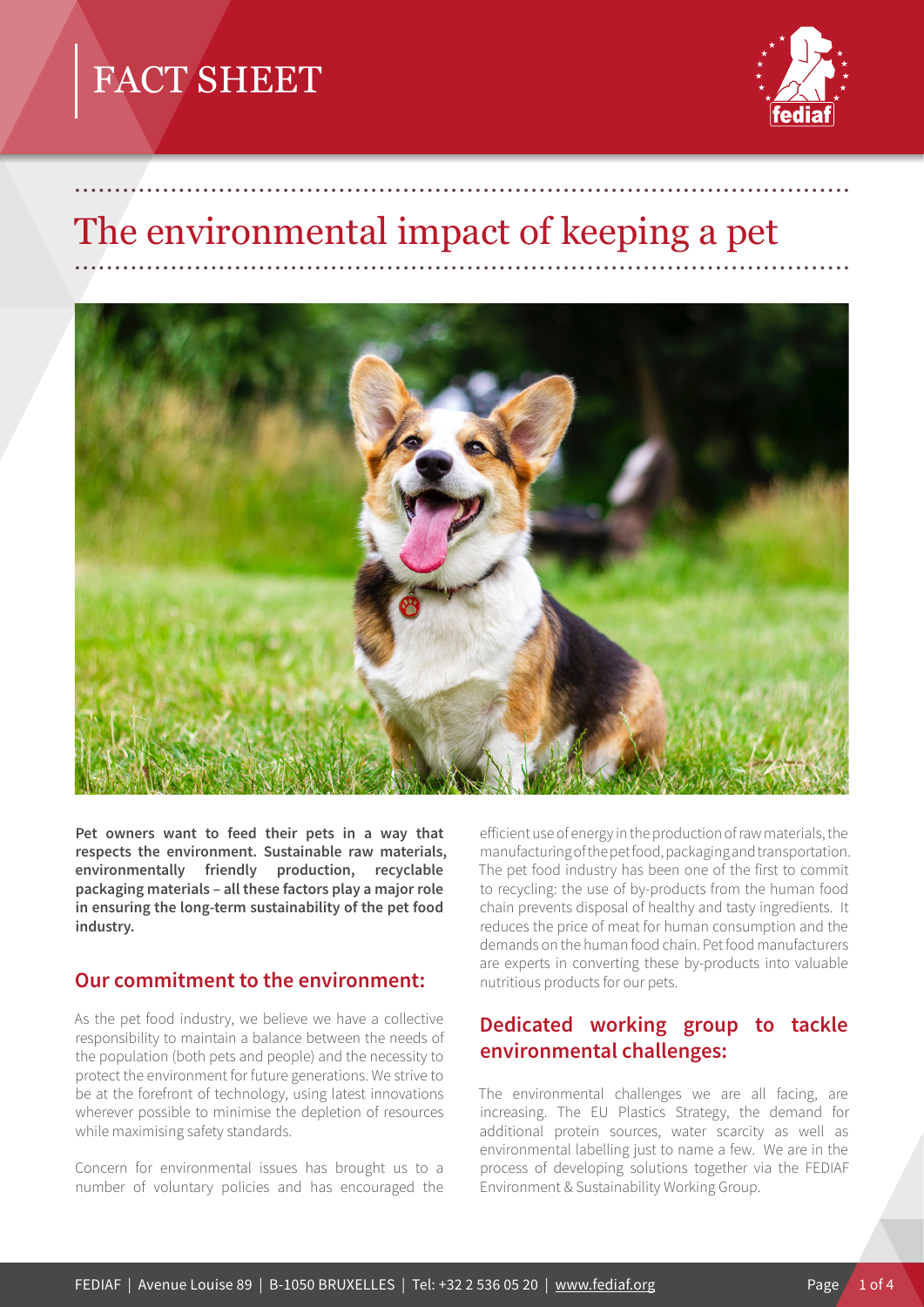



### **Calculating the environmental footprint of pet food products:**

Work has already started with the development of the methodology to calculate the Environmental Footprint of pet food products. FEDIAF is proud to be part of the European Commission initiative "Building the Single Market for Green Products" which aims to harmonise the communication of environmental performances of products and organisations for producers and consumers alike. In 2018 the European Commission endorsed the Product Environmental Footprint Category Rules (PEFCR) that we developed for pet food.

The PEFCR for pet food includes the full life cycle of a pet food product, 'from cradle to grave', including the following life cycle stages: ingredient sourcing, packaging production, pet food manufacturing, distribution, use and packaging 'end of life' (EOL). Furthermore, it provides detailed guidance on the use of primary and secondary data, data quality requirements, allocation rules, as well as the most relevant impact categories to be included when communicating on the 'EF' (Environmental Footprint) of prepared pet food for cats and dogs. More details can be found in glossary below.

This officially adopted methodology for calculating the product environmental footprint of prepared pet food for cats and dogs will help us to provide transparent environmental information on the basis of a harmonised

European approach. We will continue collaborating with the EU institutions and Member States involved in this project to determine how this methodology should be used under future policy framework.

#### **FEDIAF supports:**

- The efficient use of all resources for the production of safe, palatable and nutritious pet food.
- The responsible design, operation and maintenance of processes and plants to minimise adverse environmental impacts on the local community and, in particular:
	- To minimise emissions into the environment,
	- To minimise objectionable odours,
	- To improve the appearance of manufacturing sites and premises.
- The use and development of packaging, which makes less demands on irreplaceable resources and can be disposed of in ways, which cause minimum impact to the environment – all without loss of technological efficiency or safety.
- Schemes for the reduction, reuse, recycling and incineration of waste in order to reclaim energy.
- Clear, unambiguous and non-misleading environmental labelling (environmental claims).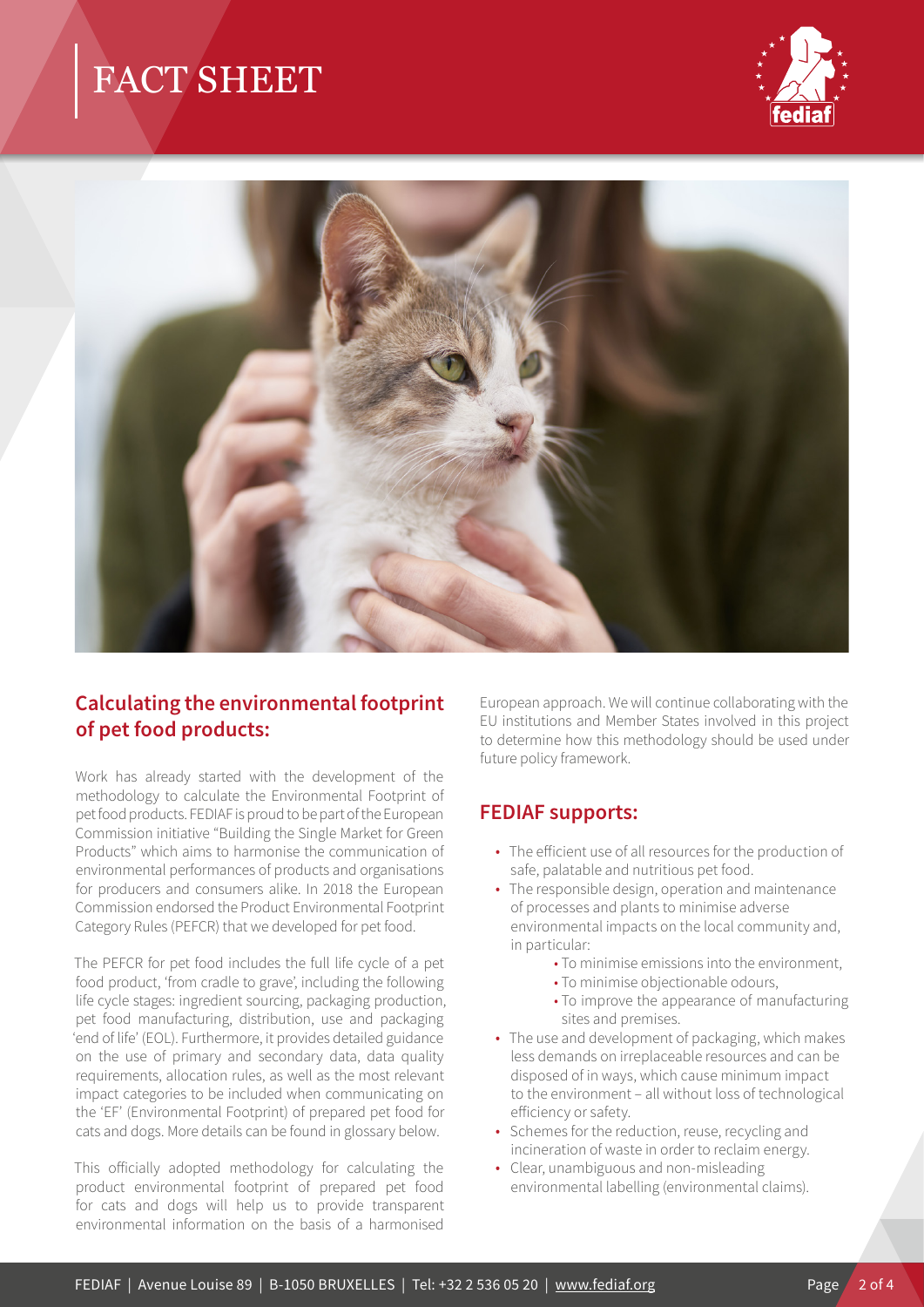

## Technical background .................................................................................................

.................................................................................................

#### **Glossary**

- **"Cradle-to-grave" system boundary:** includes all activities from the extraction of raw materials through the processing, distribution, storage, use, and disposal or recycling stages.
- **Primary data:** company-specific data or supplychain-specific data which may be obtained through metre readings, purchase records, utility bills, engineering models, direct monitoring, material/ product balances, stoichiometry, or other methods for obtaining data from specific processes in the value chain of the company applying the PEFCR
- **Secondary data:** data that is not directly collected, measured, or estimated by the company, but sourced from a third-party life-cycle-inventory (LCI) database or other sources. This includes industryaverage data (e.g., from published production data, government statistics, and industry associations), literature studies, engineering studies and patents, and can also be based on financial data, and contain proxy data, and other generic data.
- **Impact categories:** represent environmental issues of concern caused by the products being considered or the product system being analysed and to which LCI results may be assigned.
- **Allocation rules:** allocation is a division of the environmental impacts according to how much the products costs/weights. In the particular case of meat and animal by-products, the economic allocation was considered by European authorities as the most sensible allocation rule to determine the respective environmental impact of meat and by-products coming from food producing animal species (e.g. cow).



#### **"Cradle-to-grave" system boundary diagram**

Source: Quantis